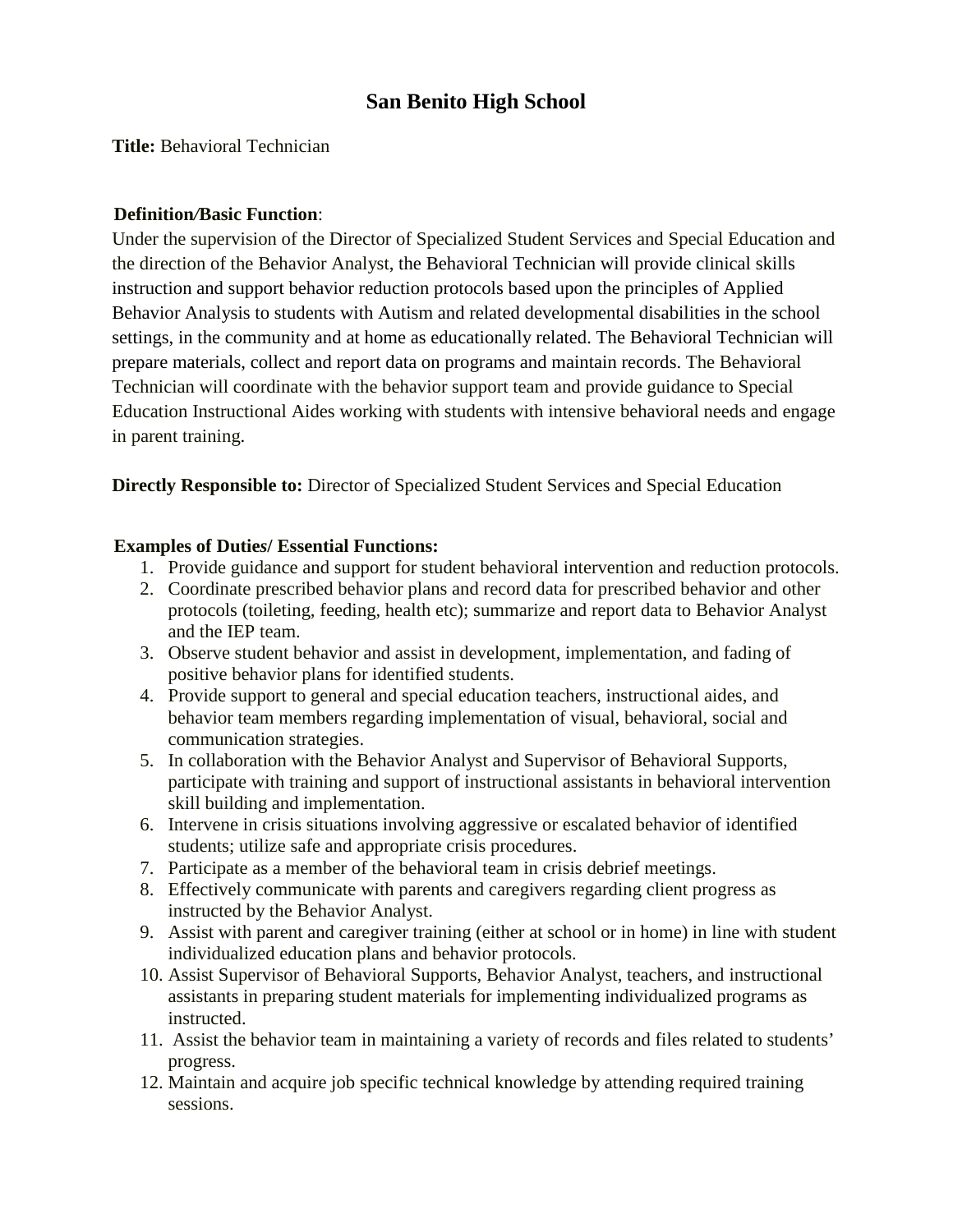### **Required Qualifications:**

- o At least two years of experience working with students in a classroom or 1:1 setting;
- o At least one year experience in ABA theory and practice, behavior therapy, special education and regular education, curriculum modification;
- o Crisis Prevention Intervention training and experience

### *Training, Experience and Educational Requirements:*

- o 60 semester units of college with a grade of C or better
- o Registered Behavior Technician (RBT) Certification

## **Desirable Qualifications:**

o California driver's license

## **Physical Demands of Position:**

The following essential physical requirements:

- 1. Seldom
- 2. Occasional
- 3. Often
- 4. Very Frequent
- 1. Ability to stand, sit, walk, twist, stoop, crouch, bend over at the waist, grasp, reach overhead, reach above the shoulders and horizontally, sit or stand for extended periods of time, push, pull, lift  $(4)$
- 2. Ability to carry 0 to 40 pounds (4)
- 3. Ability to carry 40 to 90 pounds (1)
- 4. Ability to read (4)
- 5. Ability to hear and understand speech at normal levels (4)
- 6. Ability to communicate so others will be able to clearly understand (4)
- 7. Ability to walk long distances (3)
- 8. Ability of hands to grasp and manipulate small objects (3)
- 9. Ability to reach in all directions (4)
- 10. Specific vision abilities required by this job include close vision, distance vision, color vision, peripheral vision and ability to adjust and focus (4)
- 11. Dexterity of hands and fingers to operate a computer keyboard and other office equipment (4)
- 12. Hearing and speaking to exchange information in person and on the telephone (4)
- 13. Ability to perform multiple tasks concurrently in an office environment with numerous interruptions (4)
- 14. Repetitive hand motions (4)
- 15. Prolonged use of office equipment (4)